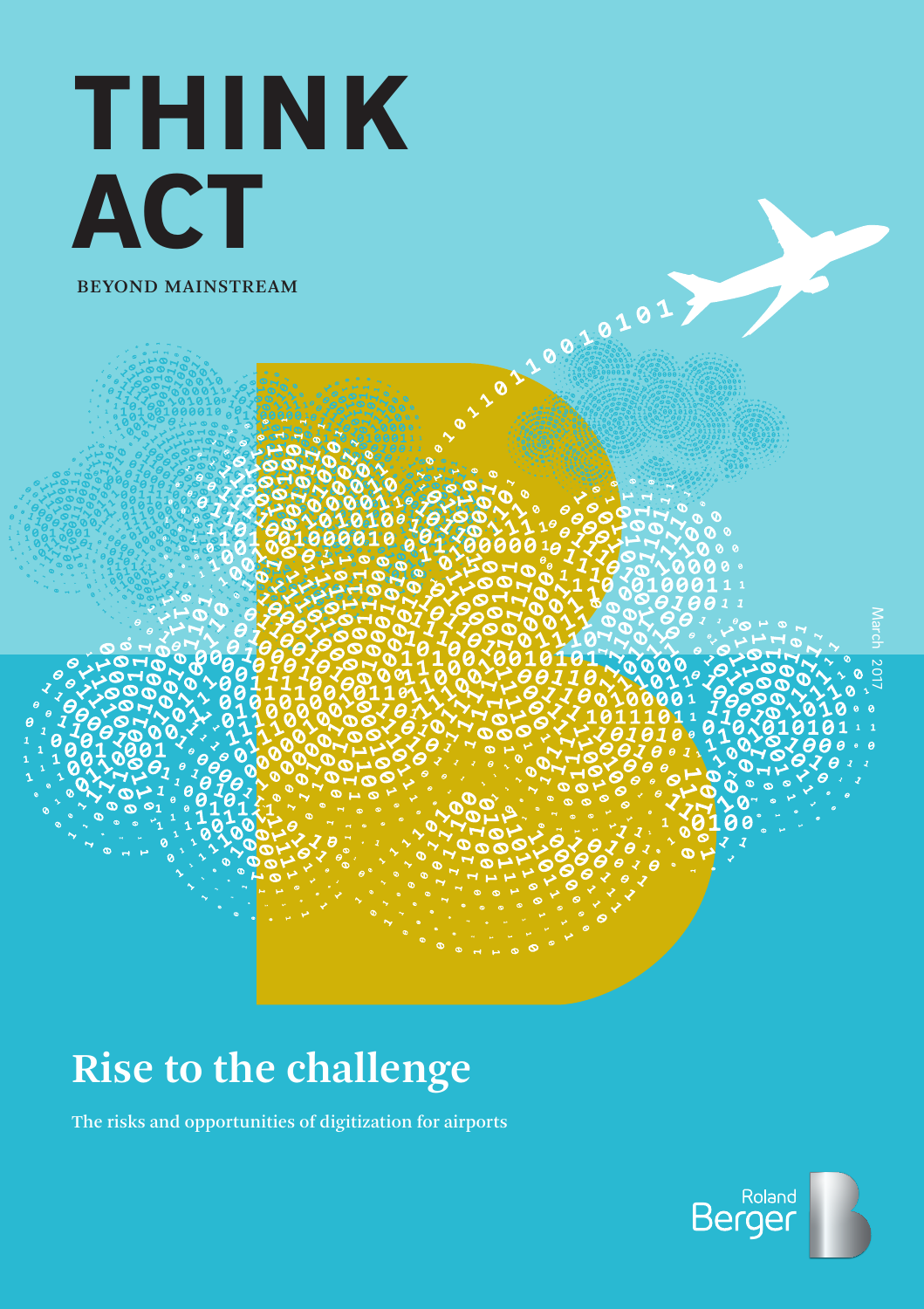



# USD 2.5 to 5 billion

## in revenues could be lost by airports over the next five years unless action is taken.

Page 8

# 3 to 6%

## is the associated share of operating margins at risk.

Page 8

# 60%

of European airports have a Chief Digital Officer driving digital innovation.

Page 7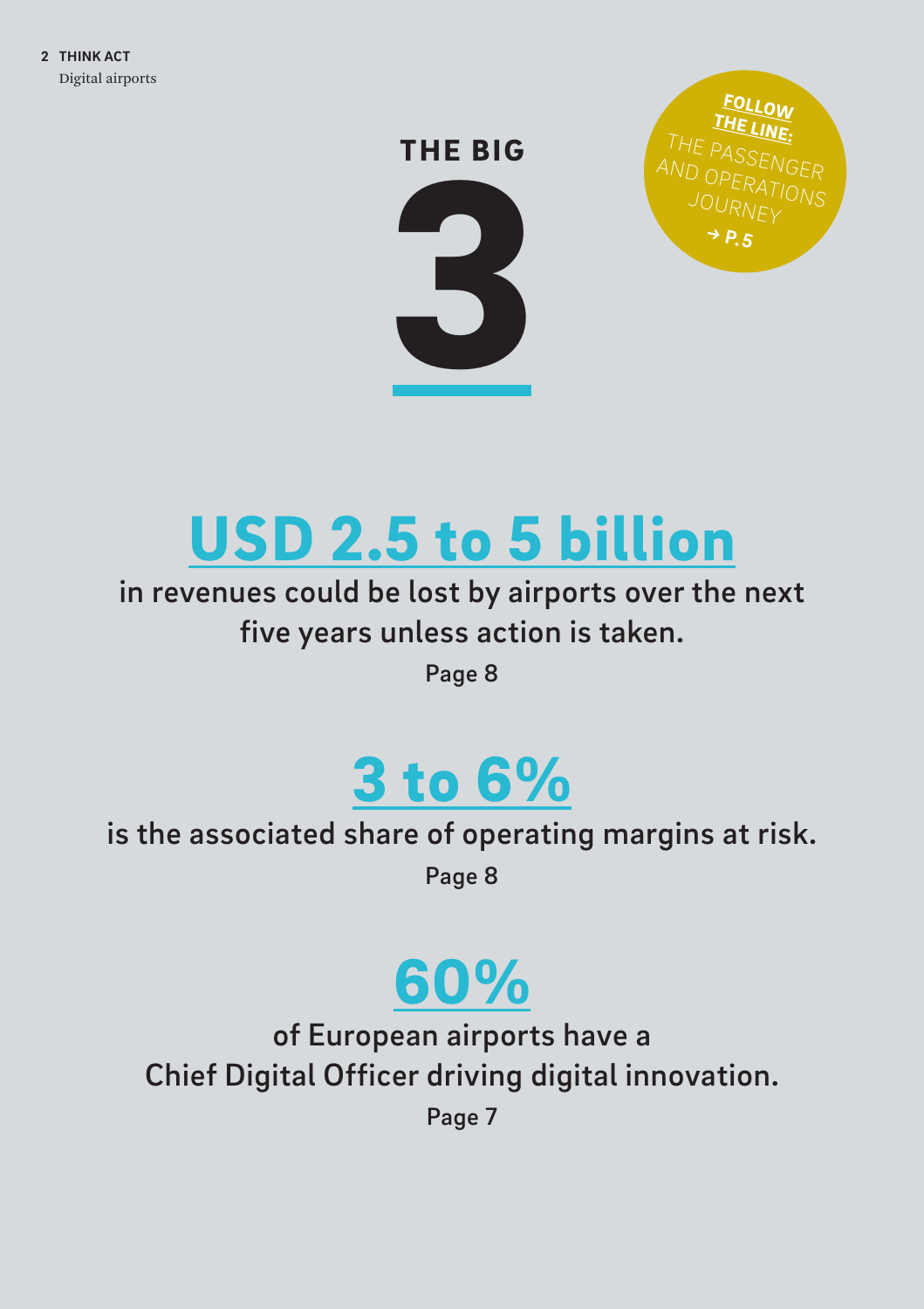# Industry pundits are hailing digitization as the golden ticket to generating new opportunities at airports. We sound a note of caution.

Today's airport industry is awash with buzzwords. Mobile check-in apps, self-service bag drop, indoor geo-location, electronic bag tags, interactive digital displays – everything boils down to one thing: The digital revolution is here and it's transforming the airport industry.

In the airport business, digitization is considered synonymous with opportunity. Industry pundits are hailing the changes associated with digitization as the golden ticket to generating new revenue-earning possibilities at airports. Those changes, the pundits imply, are almost exclusively positive.

We sound a cautionary note. It's not that we don't believe that digitization will revolutionize many aspects of airports or that this could have a positive effect on the airport industry. Indeed, we touch briefly on some of the exciting opportunities for airports below.

Alongside the undeniable opportunities for airport operators, a whole swathe of new challenges and threats have emerged, from mastering the technical, cultural and legal challenges of digitization to the risk of losing passengers to alternative flight experiences, hemorrhaging duty-free sales and a decline in the use of airport parking services. Airport operators need to find a way to deal with these threats now if they are to avoid a sizeable dent in their operating margins. The time has come to rise to the challenge.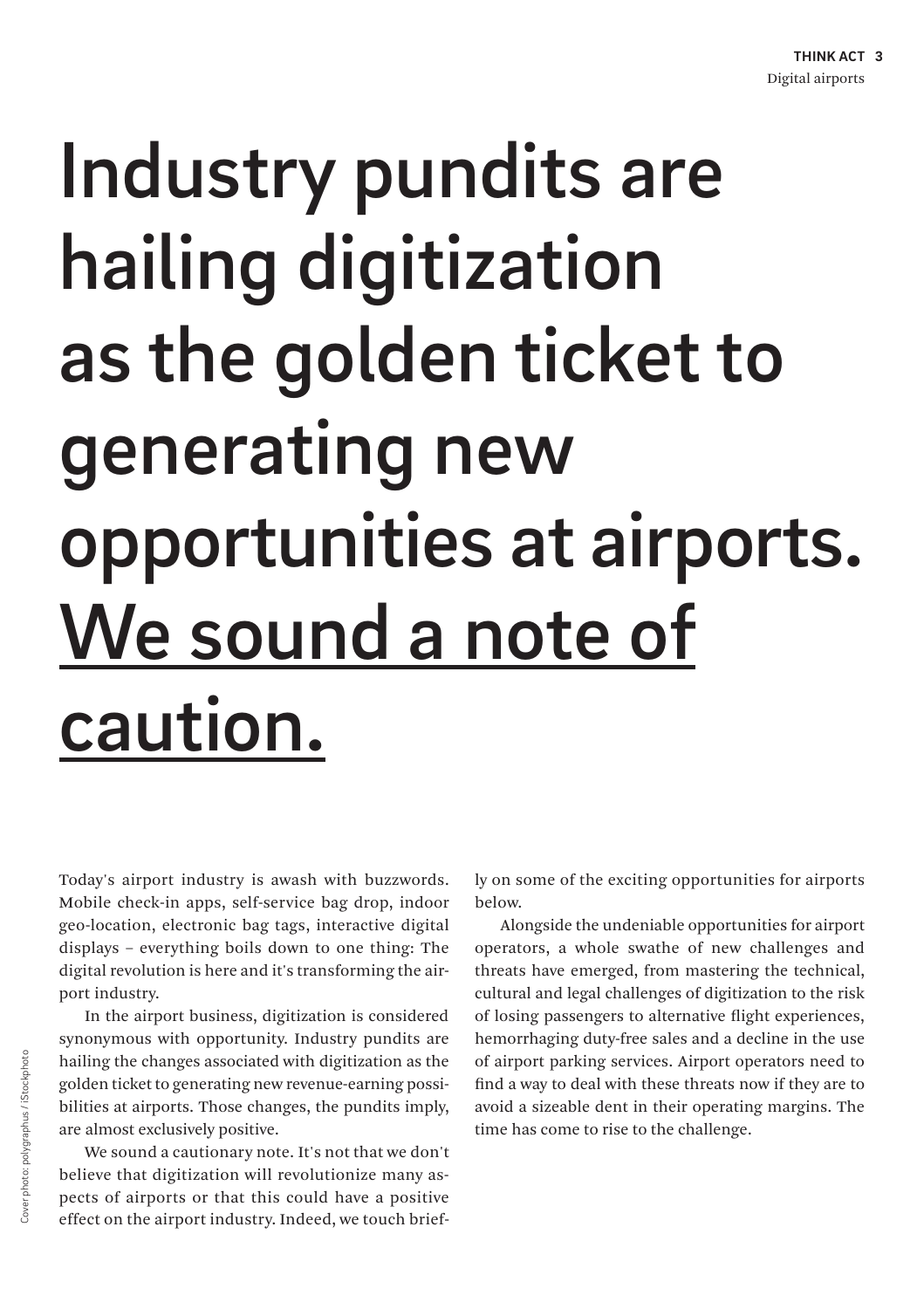# <span id="page-3-0"></span>Understanding the passenger and operations journey is key to grasping the potential of digital change.

To understand the full potential of digital and to prepare for the risks it involves, we need to look at the airport process from two perspectives: the passenger journey and the operations journey.

The passenger journey essentially represents the customer perspective. Improving the customer's journey and experience is of strategic importance for airports as it will enable them to attract airlines to the terminal, enhance customer loyalty and develop ancillary revenues from areas such as shopping, food, leisure, and parking. The limited potential for increasing aeronautical revenues makes these activities even more important than in the past, and airports need to make them a matter of priority.

We divide the **passenger journey** into nine separate stages, from arriving at the airport to boarding the aircraft. Opportunities for generating revenue through digital initiatives arise at all stages. For example, in stages 1 and 2 airports earn significant revenue from parking and vehicle-related services. Current digital initiatives involve pre-booked parking offers and smart parking systems that can manage capacity in real time. Offsite parking can be offered, combined with transportation direct to the terminal, managed online. Car-sharing, again supported by digital technology, is another option for the journey to the airport.  $\rightarrow \mathbf{A}$ 

We divide the operations journey into five stages, from arrival, check-in and baggage to ground and apron. Again, digital opportunities arise at all stages of the journey. For example, in stage 2 – terminal operations – digital initiatives include lighting and heating optimization using real-time software connected to the Internet of Things (IoT), instant feedback from bathrooms allowing for an immediate response by maintenance or cleaning teams, passenger flow monitoring based on connection to the airport's wireless Internet network, and location-based task allocation to gate agents from the control desk via smart watches.  $\rightarrow$  **B** 

So far we have only looked at the upside – the myriad possibilities for innovative applications generated by the ongoing digital revolution. But we should remember that one man's gain is another man's loss: There is no guarantee that the airport operators will be the ones to benefit from this shifting landscape rather than existing competitors or new entrants. Add to that the multiple challenges for airport operators in getting to grips with digital and it soon becomes clear that it won't all be wine and roses on the journey ahead.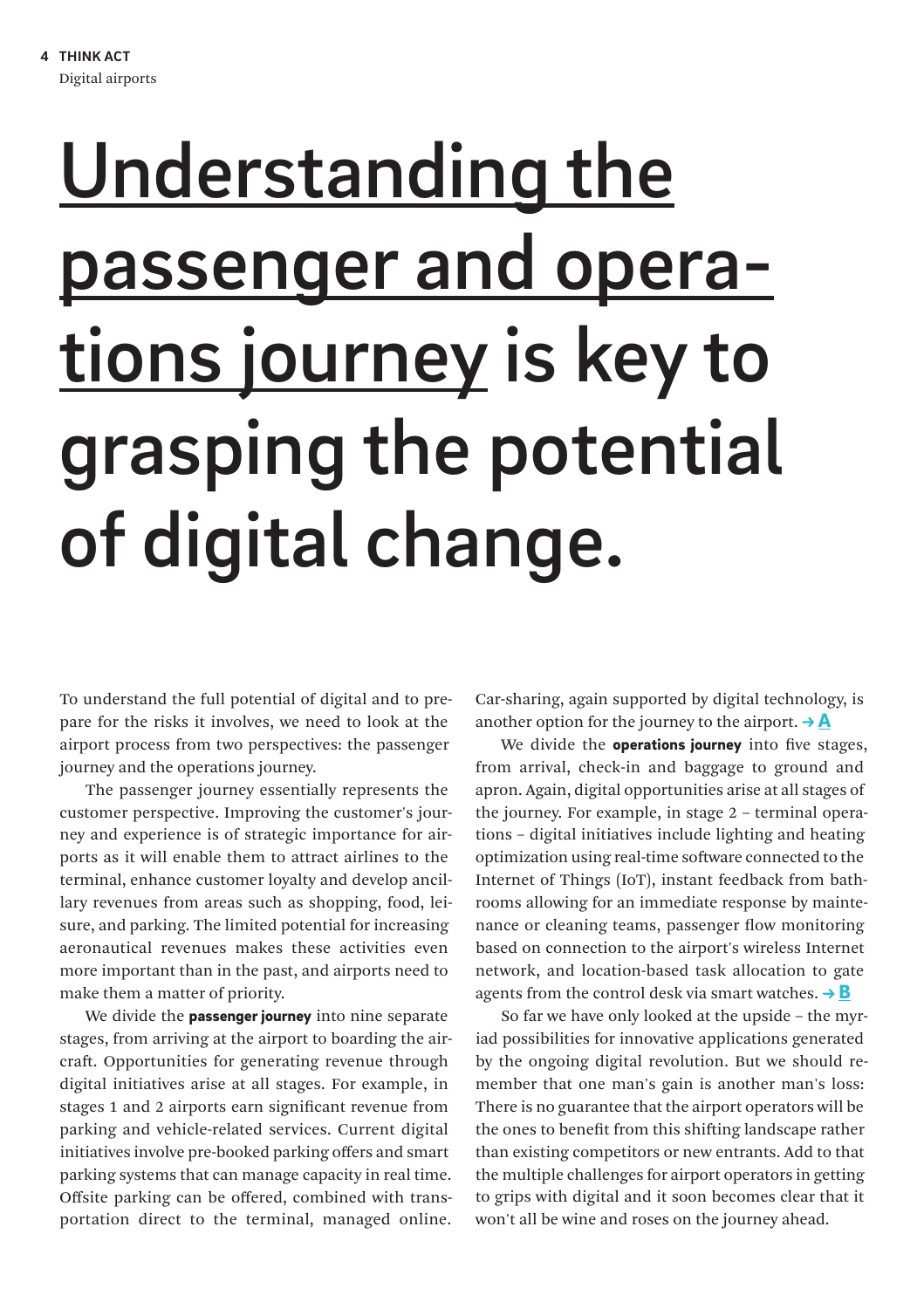$\blacktriangle$ 

## **FOLLOW THE DOTTED LINE: THE PASSENGER JOURNEY IN 9 STAGES**

Airports can apply different levers for creating value at various points along the line.



### [B](#page-3-0)

#### **FROM ARRIVAL TO APRON: THE OPERATIONS JOURNEY IN 5 STAGES**

Again, as in the passenger journey, digital opportunities arise at every step of the way.

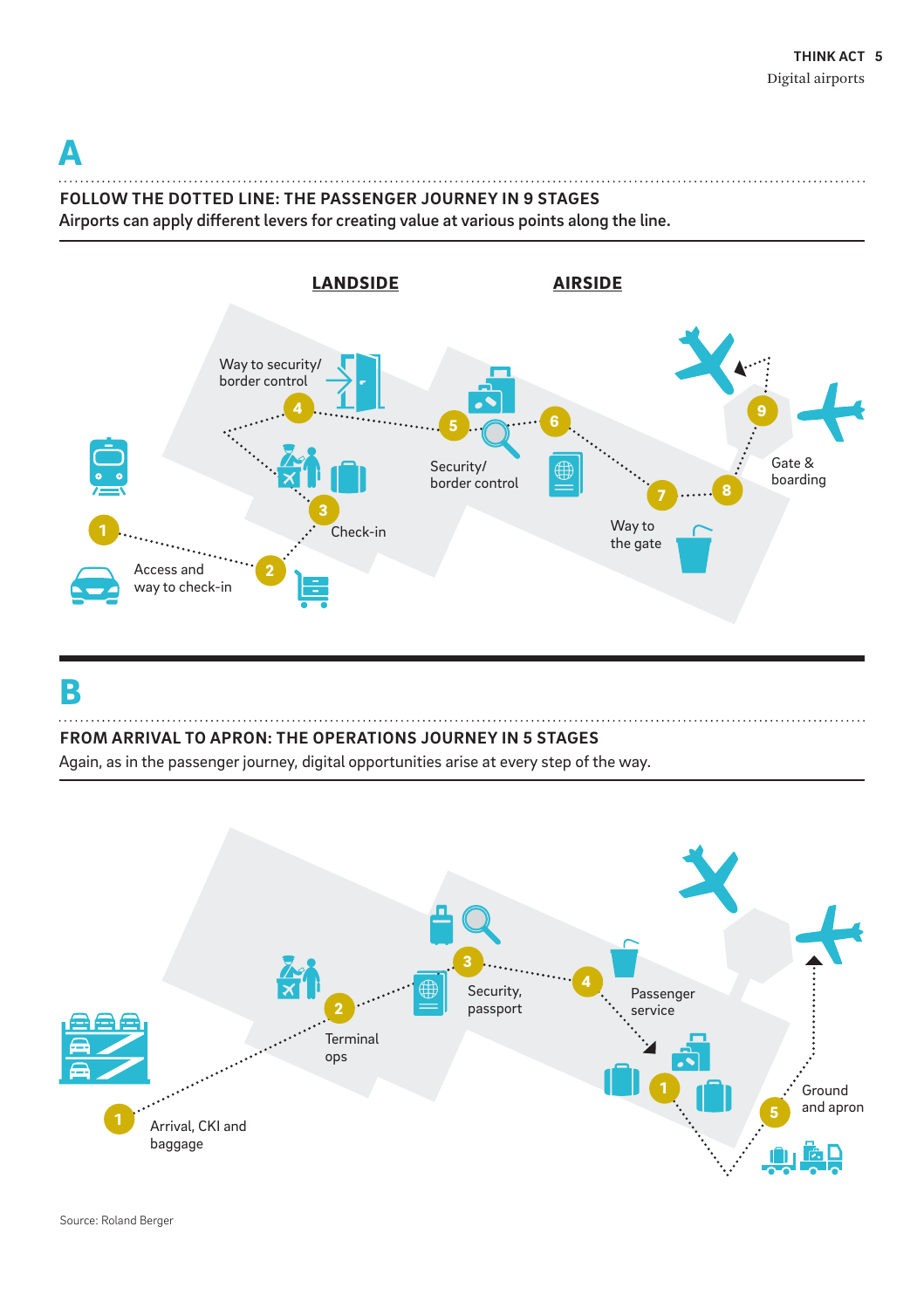# Amid all the hype about digital, airport operators need to keep their feet firmly on the ground. Digitization means challenges as well as opportunities.

Look around today's airports and it would appear that airport operators are constantly launching new digital initiatives. Dig a little deeper, however, and it turns out that things are not moving as fast as one might expect. Operators remain attached to their traditional business model, based on a combination of aeronautical revenues and non-aeronautical revenues – the latter from areas such as retail, parking, real estate, and advertising. All operators are trying to increase their non-aeronautical revenues, using digital levers wherever possible. But digital has yet to become a truly disruptive lever in the industry.

Airport operators face a multitude of challenges when it comes to mastering digitization. This includes technical challenges, cultural challenges, legal challenges, and financial challenges. The combined effect of these hurdles is to slow down the overall pace of digital innovation. A key technical challenge is the lack of standardized architecture and technology. Airport operators currently use various technologies, such as Wi-Fi, Bluetooth, NFC, or iBeacon. No standard exists as yet.

They also face the challenge of multiple data sources, including the airport itself, airlines and numerous service providers. Stakeholders need to be prepared to share this data and airport operators need to know how to use it. This is particularly difficult due to the vast amount of data that needs to be analyzed, often in real time. And the scale of this data is set to increase dramatically in the future with the IoT and smart machines. Players will need appropriate IT infrastructure and computing power, which may require significant capital investment on their part.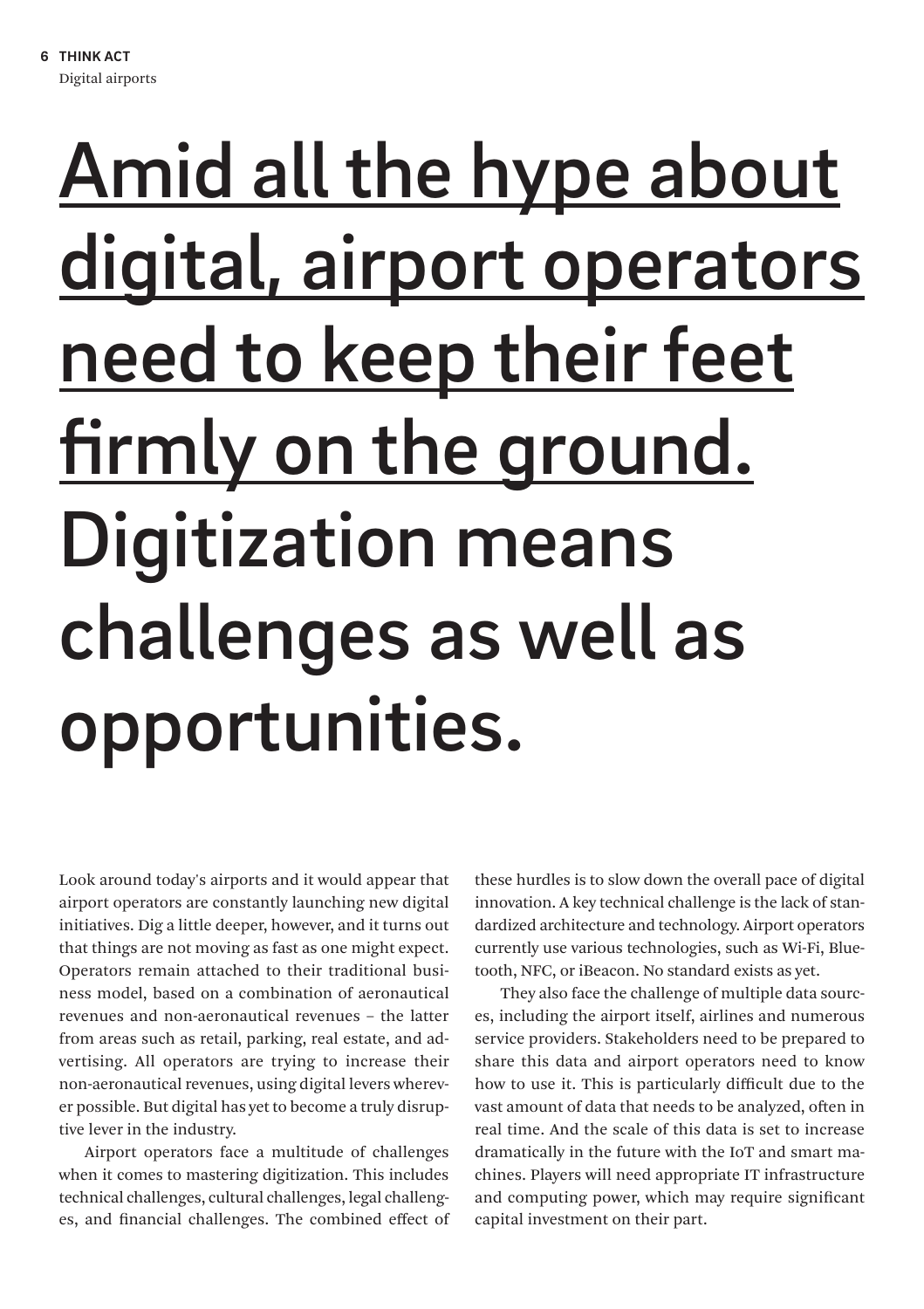Cultural and organizational challenges represent another hurdle. Airports have captive customers and often enjoy a monopoly in their particular geographical area. As a result, they have not traditionally developed customized services for passengers. This situation is now changing, especially for large international hubs, where attracting passengers and airlines to the terminal is key.

**The International Air Transport Association (IATA), the trade association for the world's airlines, launched a Fast Travel Program aiming to offer 80% of global passengers in 2020 a complete range of relevant self-service options throughout their journey to provide better convenience and reduce queues.**

IATA

The digital transformation is complex, encompassing the entire airport value chain and relying on multiple technologies. Without a clear strategy and roadmap, airports can find it difficult to know where to focus their efforts, which frequently results in them flitting from one idea to another. An effective way to overcome this is for airports to appoint a Chief Digital Officer, who acts as the catalyst for digital initiatives. However, fewer than two-thirds of European airports currently have such a CDO in place (2015).

Many digital initiatives are, by their very nature, spread between different stakeholders – the airport, the airlines, duty-free shops, service providers, and so on. They also cross different devices and channels, such as websites, smartphones and digital screens. Airports cannot go it alone on such innovations. They need to form partnerships with other players.

Sydney Airport shows one way of going about this. The airport has established a unified approach by creating a single platform for all stakeholders. This strategy has made a significant contribution to the airport's bottom line. The airport can now leverage its unified platform to develop additional services, such as pre-booked parking deals, online travel guides to Australia in collaboration with commercial partners, and in-app duty-free shopping with delivery upon arrival at the airport.

As well as the technical, cultural, and organizational hurdles mentioned above, airports also face legal challenges. For example, in the area of data security: To support the development of digital initiatives, airports must guarantee data security and privacy – not just to meet the legal regulations but to keep their customers happy too. Cyber security is also key in the area of operations.

Finally, airports face various financial challenges. Investment by airports to date has been limited compared to the airlines, to say nothing of the major players in the digital world – Google, Amazon, Facebook, and the like. Few airports except for the major hubs can rely on economies of scale. Often, they operate in local areas with only their own budget to rely on. This contrasts with the major airlines, which are frequently several times larger than the airports in terms of their revenue and footprint. Moreover, as with all legacy players considering digital initiatives, quantifying the impact of digital initiatives, such as return on investment, is notoriously difficult.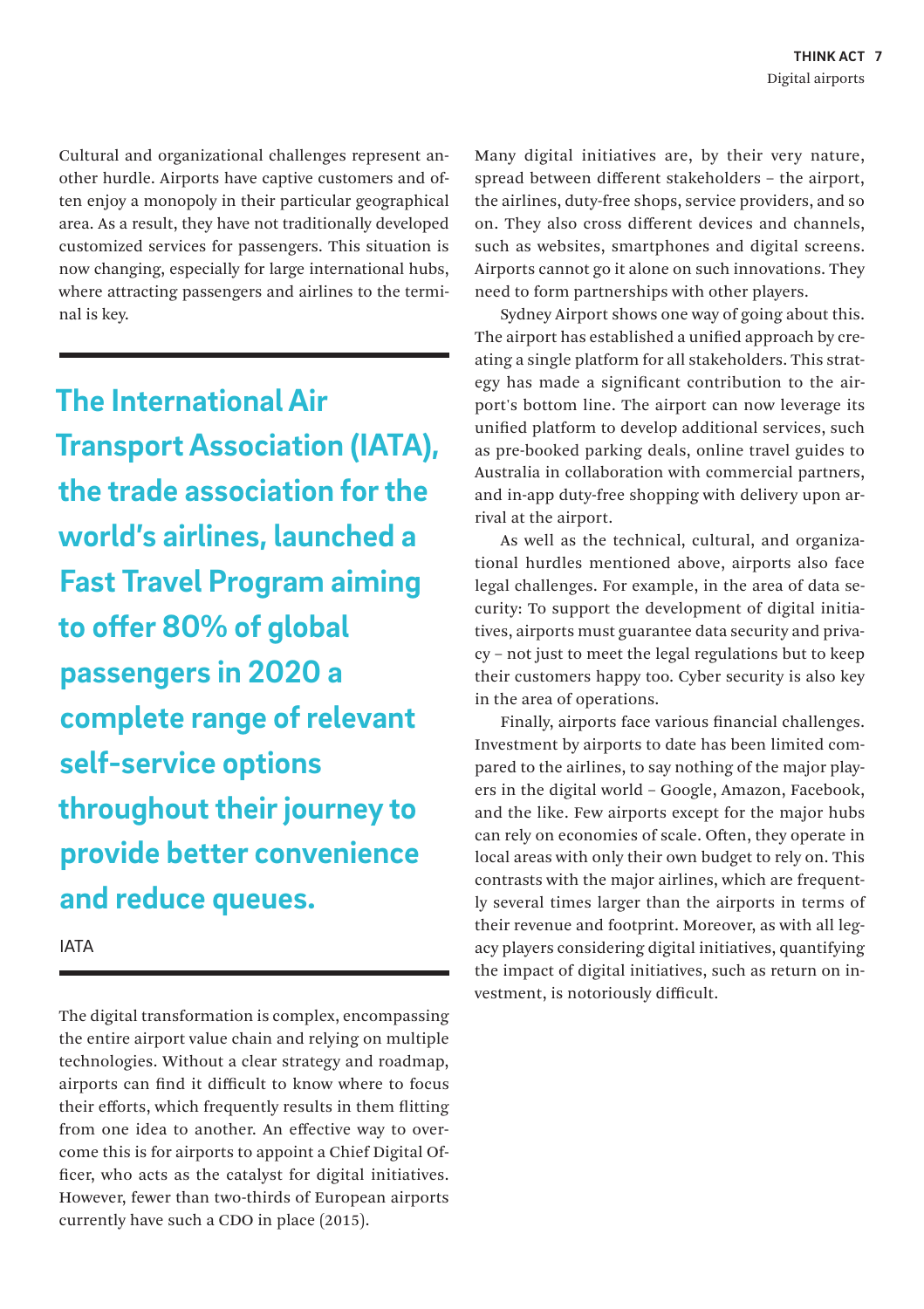# **Digitization creates** certain threats to airports' revenues. Between USD 2.5 and 5 billion are at risk over the next five years.

Obviously the risk of a complete disruption of airports' core business of connecting passengers and airlines is limited. But the threats to their high-margin non-aeronautical activities, which represent a vital part of their revenue streams, are potent. In two key areas – retail and parking – airports face the risk of incumbent players leveraging their digital potential and new entrants developing innovative solutions.

We calculate that airports could in total lose somewhere between USD 2.5 and 5 billion in global revenues over the next five years unless they take action to counter these threats. That translates into a three to six percent hit on their operating margin (EBIT).

#### 1. GLOBAL THREATS – THE RISK OF LOSING YOUR PASSENGERS

Airport operators, especially large international hubs, are in competition with each other when it comes to attracting airlines and passengers. Here, they can use digital tools and practices to stand out from the crowd.

Changi Airport, for example, has introduced its firstclass Changi Experience for passengers. Check-in agents now focus on higher value-added services, such as addressing passenger queries, while boarding agents provide personalized services to passengers rather than simply processing their tickets.

Another area where significant risks arise is regional flight-sharing. Three main models have emerged in recent years, particularly in the United States, with a number of start-ups investing in new Uber-like models. The biggest threat for airports appears to come from models targeting first and business class passengers by offering alternative private jet solutions at competitive prices.

In a private plane-sharing model, private pilots share the cost of flights with passengers without being authorized to earn money through this activity. Companies operating in this area provide websites where private pilots can post their next flights and offer seats for passengers to share the ride – a sort of BlaBlaCar for air travel.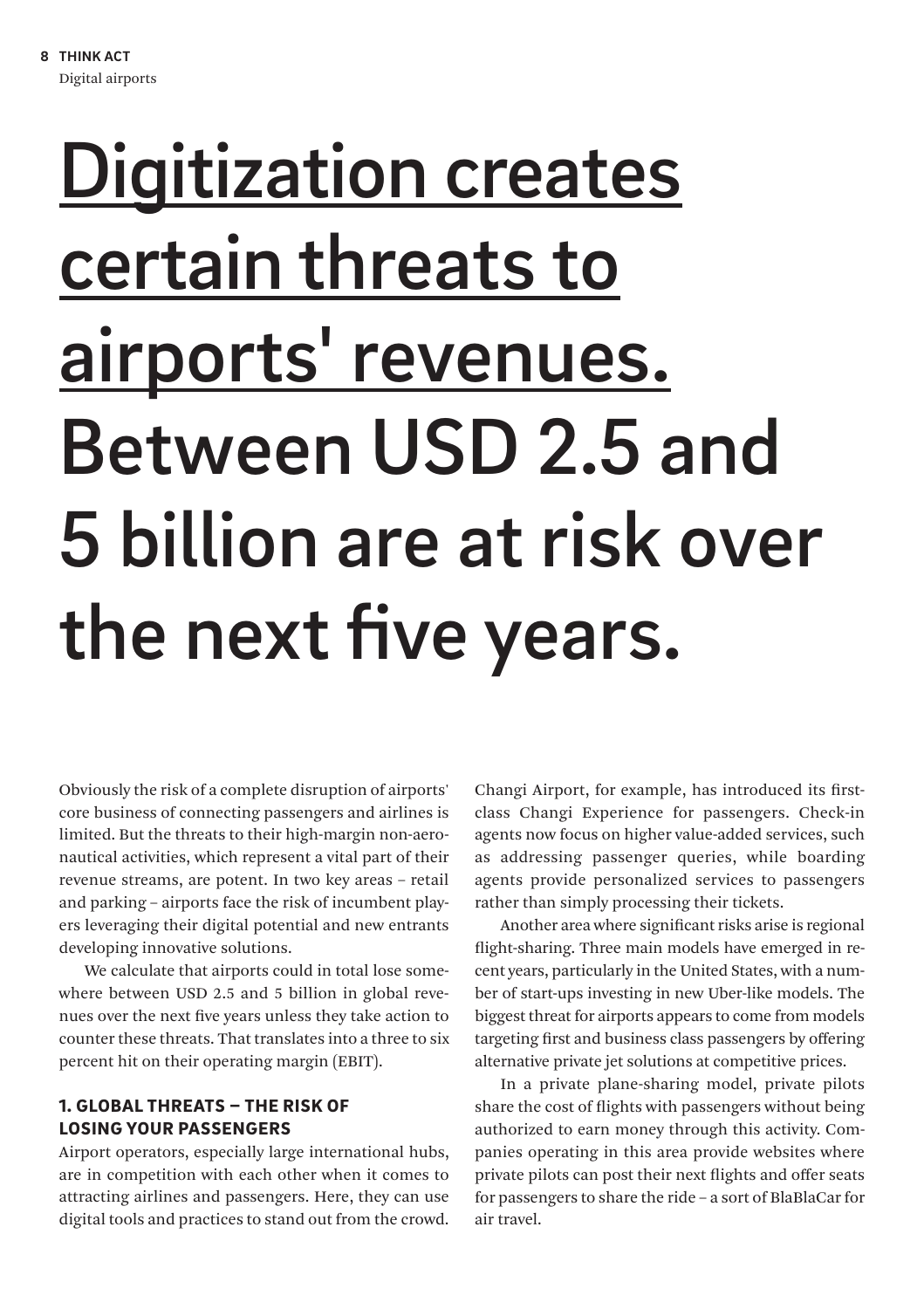<span id="page-8-0"></span>In the United States, the FAA has forbidden this kind of flight-sharing. Pilots may only share seats on flights with their relatives and may not make revenues without a commercial license. This decision has halted the development of start-ups operating in this field, such as Flytenow.

In Europe, by contrast, the European Union has given the green light to the development of flight-sharing activities as long as the pilots do not earn money from this activity. Some countries, such as France, are more restrictive than others: The company Wingly offers only 30 to 50 flights in France compared to more than 3,000 flights in Germany, despite the fact that France accounts for a major share of European private pilots.

We do not consider private plane-sharing a major game-changer. Passenger traffic is expected to grow strongly in the coming years and pilots lack a strong incentive if they are not allowed to earn money from plane-sharing. Depending on the level of restrictions going forward, anywhere between 100,000 and 700,000 passengers could use this model in France in the coming years, of which only about half would be captured from airports, that is to say less than one percent of total air passengers.

The second model of flight-sharing is all-you-can-fly jet-sharing. In this model, passengers pay a monthly membership fee and can then fly as often as they want on scheduled routes. This model has primarily emerged in the US – the largest market by far for private jets – with start-ups such as Rise and Surf Air. Rise is planning to expand its services in the United Kingdom to serve the rest of Europe, while Surf Air is expected to start European operations in the second quarter of 2017.

The all-you-can-fly jet-sharing model targets frequent first and business class passengers. It relies on the underutilization of private jet fleets, which are used on average around 300 hours a year, compared to an optimal utilization of 1,100 to 1,200 hours. This model poses a direct threat to commercial airlines on regular scheduled business routes, with an estimated 80 to 90 percent of clients never having used a private jet before.

The third model of flight-sharing that has emerged in recent years is empty-leg jet optimization. Around 30 percent of jets travel empty, and companies such as Cojetage and Le Jet provide potential customers with direct access to this unused capacity at discounted prices. Although drastically reduced, ticket prices remain relatively high, however. Moreover, passengers need to be highly flexible as they cannot plan flights far in advance. We see this model as more of a solution for optimizing the utilization of airplanes than a true disruption to commercial routes.

Taken together, these three regional flight-sharing models represent a credible threat to commercial aviation traffic and thus to airports. We estimate that they could cannibalize airport traffic by 0.5 to 1 percent in the next five years as a result of both the increase in the load factors of jets currently flying, notably on empty legs, and the increase in the average number of hours flown per aircraft, especially due to all-you-can-fly models. This will impact both aeronautical and non-aeronautical revenues. We estimate the global risk to airport revenues to be somewhere between USD 0.5 and 1 billion.

#### 2. THREATS TO SPECIFIC SEGMENTS OF THE VALUE CHAIN

The digital revolution represents an even greater threat to airports' non-aeronautical activities, especially in the areas of retail and parking. We estimate the total risk to airport revenues here at between USD 2 and 4 billion.

In the area of travel retail and duty free, airports currently enjoy the largest piece of the cake, capturing 58 percent of total spend (source: Generation Research). Airports have developed cutting-edge display and merchandising in this area and they continue to enhance customer experience with technologies such as immersive shopping, digital walls and robot retailers, alongside services such as gate collection.

However, airports' domination of the travel retail and duty-free market could face challenges in the coming years from both incumbent players (i.e. airlines) and new entrants. Here, we observe a number of disruptive developments.  $\rightarrow$  C

At present, airlines only account for five percent of the global travel retail and duty-free market, on a downward trend from a high point of seven percent in 2006-2007. Unlike airports, airlines are perceived as outdated and unattractive, with their old-fashioned trolleys and limited product catalog. But airlines are busy experimenting with new approaches. Several airlines have developed online duty-free platforms, enabling customers to pre-order items and collect them either on board or at home on arrival. For instance, British Airways employs this concept in its High Life Shop. Some airlines have even developed on-board duty-free shops by eliminating some of the seats in the aircraft, for example on Korean Air's flagship A380.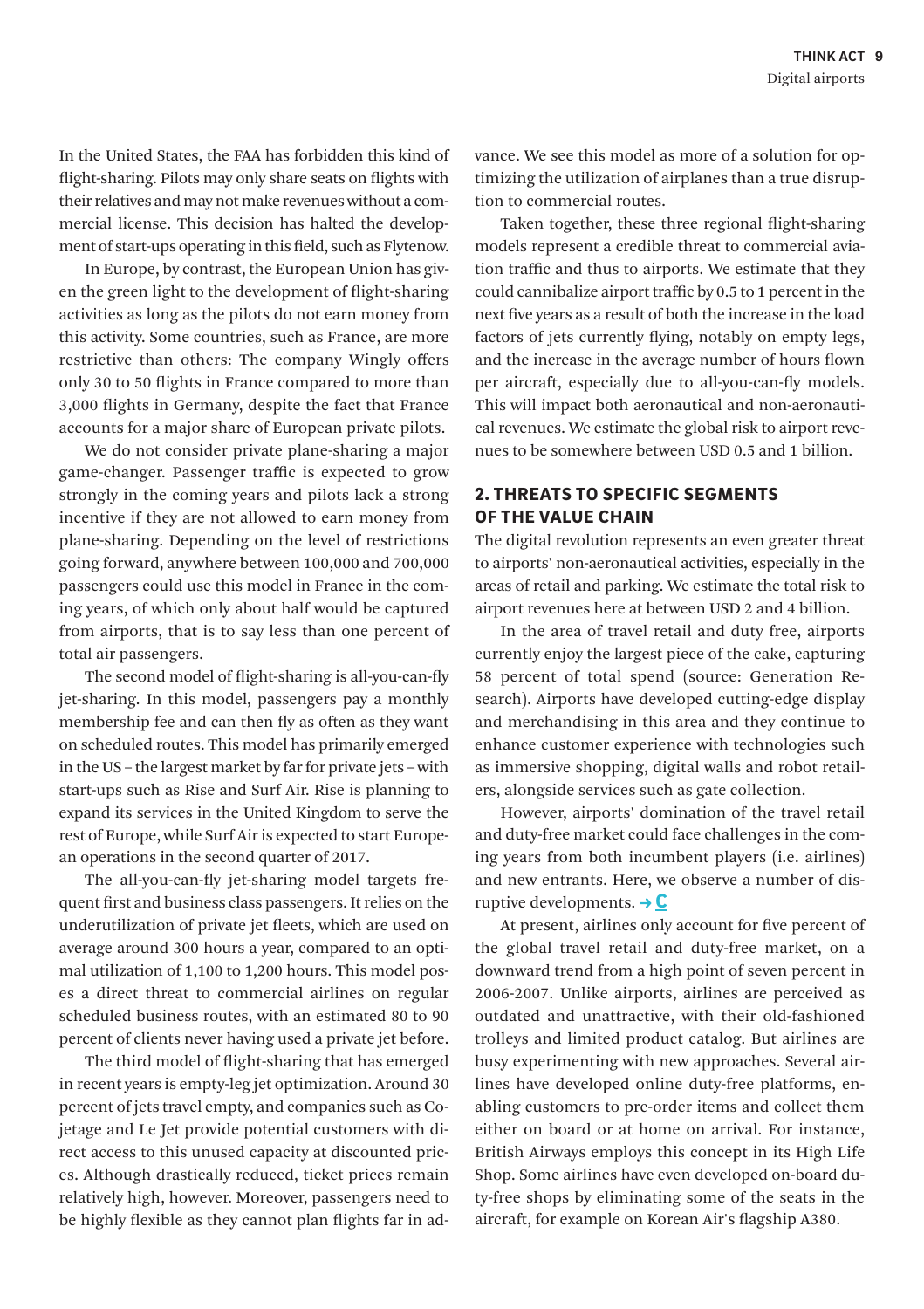Digital airports

## [C](#page-8-0)

#### **TRAVEL RETAIL IS EVOLVING**

But the airports` high-margin, non-aeronautical activities are at stake due to digitization.



A number of airlines provide access to their shopping portals on passenger devices or seat screens, allowing customers to purchase items during the flight. The main categories at risk here are fragrances and cosmetics, tobacco, personal accessories (watches, jewelry, and fine writing), and wine and spirits – precisely the items sold most at airports. In luxury clothes and goods, the second-largest category in airport duty free, the necessary customer interaction with the product means that on-board sales probably represent less of a threat.

Depending on the pace of Internet penetration for travel retail and duty free, we anticipate that airlines will capture a share of online sales somewhere between three and seven percent within the next five years – a share stolen from airports.

Special websites and apps are also making it easier for customers to compare prices between bricks-and-mortar stores, airport retailers, and airlines. Depending on their positioning, airlines could attract either price-sensitive customers by offering better prices for retail or food and beverages than airports, or service-sensitive customers who don't want to carry their purchases around the airport.

So far, the results of airlines' in-flight retail initiatives appear to be mixed. Not all airlines believe in the potential of this segment. For example, Delta and American Airlines ceased selling duty-free products on their flights in 2015.

A new threat to airports' retail revenues could come from the arrival of companies such as Amazon, DHL,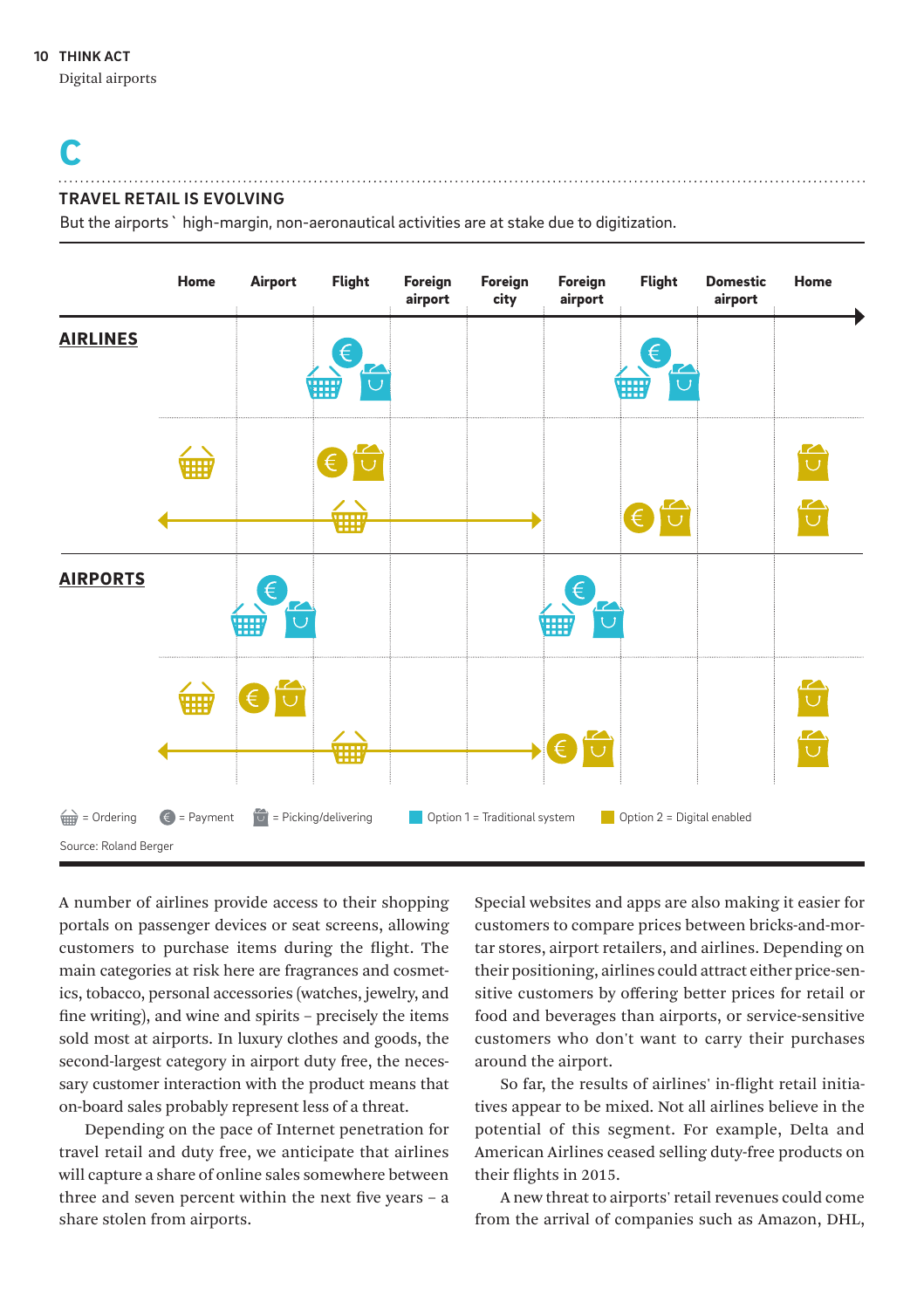<span id="page-10-0"></span>and PostNL. These players have begun allowing customers to order online and collect their items from dedicated pick-up machines at airports, thus targeting the segment of products bought for use on arrival back home. Amazon, for example, introduced lockers at Birmingham Airport in the UK in September 2014. Although the airport claims that this has not diluted its retail activities – lockers are located landside and purportedly serve visitors and staff, rather than passengers – this may well develop into a significant threat in the medium to long term. Indeed, the presence of such machines can encourage passengers to compare prices, which are typically lower on Amazon than in airport stores. A possible counter-strategy for travel retailers would be to develop specific product ranges or luxury products not available online, thereby limiting the opportunities for price comparison.

New external players are also entering the airport ecosystem by providing orientation solutions. Google, for instance, has developed MapsIndoors, an indoor navigation service that can be integrated with apps, websites, and information kiosks throughout the airport. This allows airport operators to send location-based marketing via push notifications or inform passengers of any disruptions that might affect their trip. This solution is already in operation in Copenhagen and El Dorado international airports, for example.

While such a service represents an opportunity for airport operators, allowing external players such as Google to interact with customers is a risky strategy. The new players are able to control the promotion process and influence passengers' decisions about which shops and restaurants to visit. It is possible that such players will become integrated in loyalty programs, on a revenue-sharing basis.

Passengers on average spend 150 minutes at the airport. However, only around 20 percent of these two and a half hours is what is known as commercial dwell time or CDT – time that the passenger actually spends in a commercial environment, where there are opportunities for spending money. In fact, passengers spend most of their time standing in line and waiting about. The digitization of airport processes such as check-in, baggage drop-off and security will inevitably reduce the total amount of time spent by passengers at the airport and, crucially, the level of uncertainty about how much time they need to pass through these processes, affecting the "buffer" that passengers build in to their time at the airport.

Although these improvements may have a positive impact on CDT, any unexpected delay in processing times will also cut CDT time radically. For instance, assuming that full online check-in (including printing a luggage tag) is introduced widely and passengers stop adding in a buffer as a result, a delay in security processing of five minutes for 25 percent of passengers could have a negative impact on total retail spend of two to three percent. Similarly, a study of passenger flows at Toronto Pearson International Airport (source: Passenger Terminal World, September 2016) revealed that cutting average security wait time by one minute would translate into USD 1.5 to 2.3 million in additional gross revenue. At the same time, the study also found that totally eliminating lines at security could have a negative impact on revenue, as passengers prefer to stay landside as long as possible before passing through security.

The second major area where the digital revolution poses threats to airports' non-aeronautical revenues is parking. A number of challenges are emerging in the use of private cars to and from airports. This is exemplified by changes in the share of private car use at the main UK airports.  $\rightarrow$  D

The mobility landscape is set to rapidly evolve in the near future, creating a major threat for airports' parking activities. At present, such activities represent around 20 percent of airports' non aeronautical revenues (excluding revenues from car rental companies) and an even larger share of operating margins. The negative impact on parking revenues could be between 7 and 15 percent, creating an overall risk of USD 1 to 2 billion in the coming years.

Four new mobility solutions threaten traditional passenger vehicle use and the need for car rental, the basic driver of parking revenues. We classify these threats as alternative parking solutions and car-sharing, ride-sharing, B2C ride hailing, and robocabs. New solutions include off-site parking with or without valet or automated shuttle and car-sharing, offered by companies such as Carhood, TravelerCar, Tripndrive and Turo.

TravelerCar, launched in late 2012, has developed two offers for customers. By forming partnerships with hotels close to airports and other parking facilities to maximize their parking space utilization, it is able to offer discounted parking fees to customers. It provides free shuttles for customers to and from the airport and pays the hotels and owners of parking facilities a share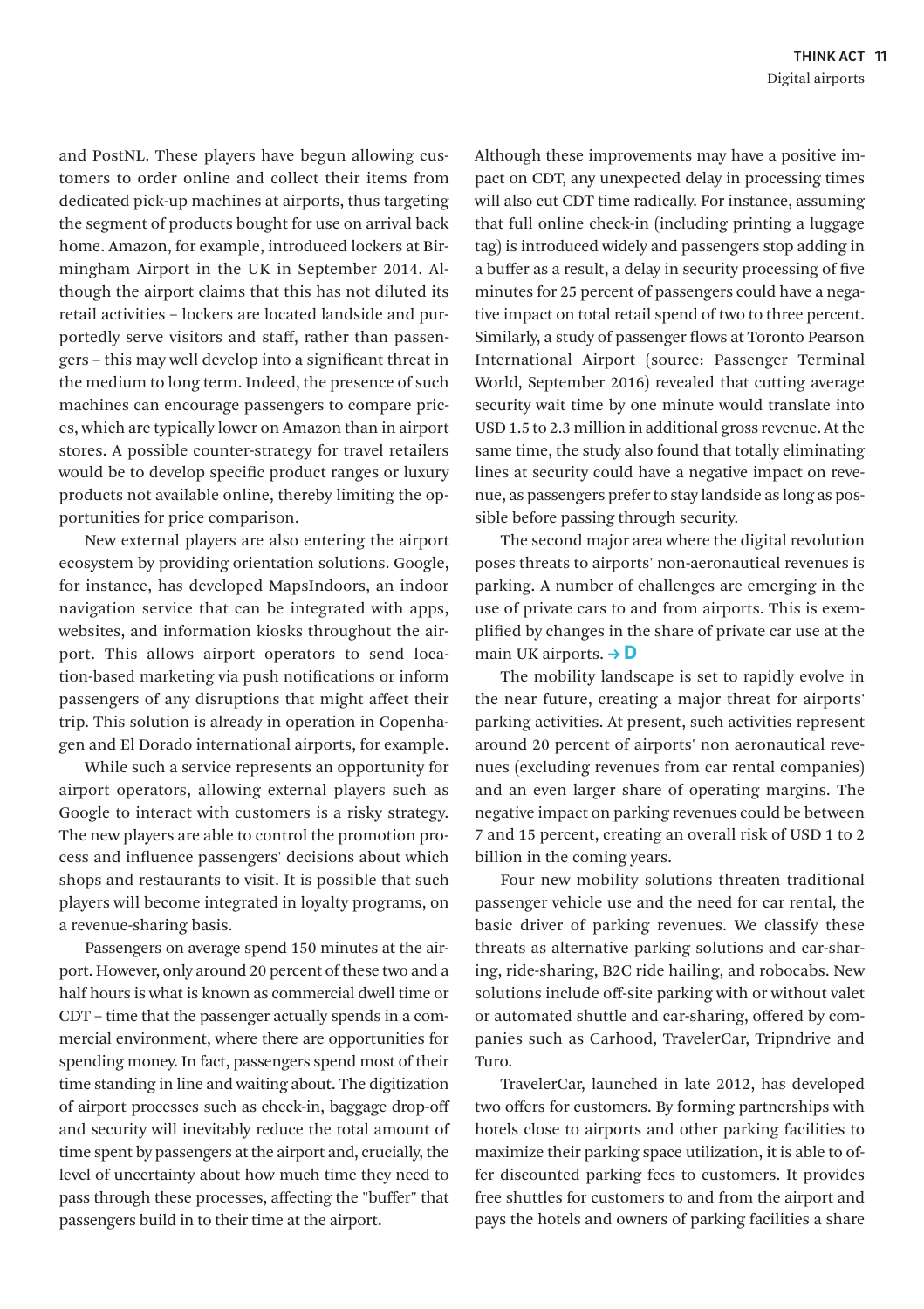#### **THINK ACT 12**

Digital airports

### [D](#page-10-0)

#### **DRIVING A PRIVATE VEHICLE TO OR FROM THE AIRPORT IS GOING OUT OF FASHION**

Changes in the share of private car use at the main UK airports.



Source: Civil Aviation Authority

of the revenues generated. The second offer, currently only available in France, is peer-to-peer car rental, whereby passengers drive to the airport, park their vehicle, and then leave the keys there so that other drivers can rent out their car while they're away. This constitutes a direct threat to both traditional parking revenues and earnings stemming from car rental companies.

TravelerCar claims to have satisfied over 100,000 customers in 2015 and is aiming to reach 500,000 in 2016 through international expansion. To promote its services, the company has formed partnerships with airlines such as Aigle Azur and travel retailers such as Opodo, in exchange for a share of revenues.

Although somewhat less relevant for short and medium-length trips, ride-sharing also has a negative impact on airports' parking activities. Ride-sharing increases the number of passengers per vehicle and so cuts the total number of vehicles parked at the airport, impacting parking revenues. More specifically for airports, the development of B2C ride-hailing by companies such as Uber is making taxi-like services accessible to a broader passenger base, reducing the need to reach the airport by one's own means of transportation. When combined with ride-sharing services such as Uber Pool, this trend clearly eats into airports' parking activities. For example, the small US airport Lehigh Valley International estimates the negative impact of Uber-like companies on parking revenues at a seven percent drop – just one year after the introduction of such services.

In the longer term we may see the emergence of autonomous vehicles or robocabs owned by large players such as Google, Uber, or the vehicle manufacturers themselves. These vehicles could offer any type of rides on journeys of any duration, as is already being tested by Uber in Pittsburgh. If successfully developed, services like these could drastically reduce the use of private and rental vehicles and thus the need for parking in the longer term.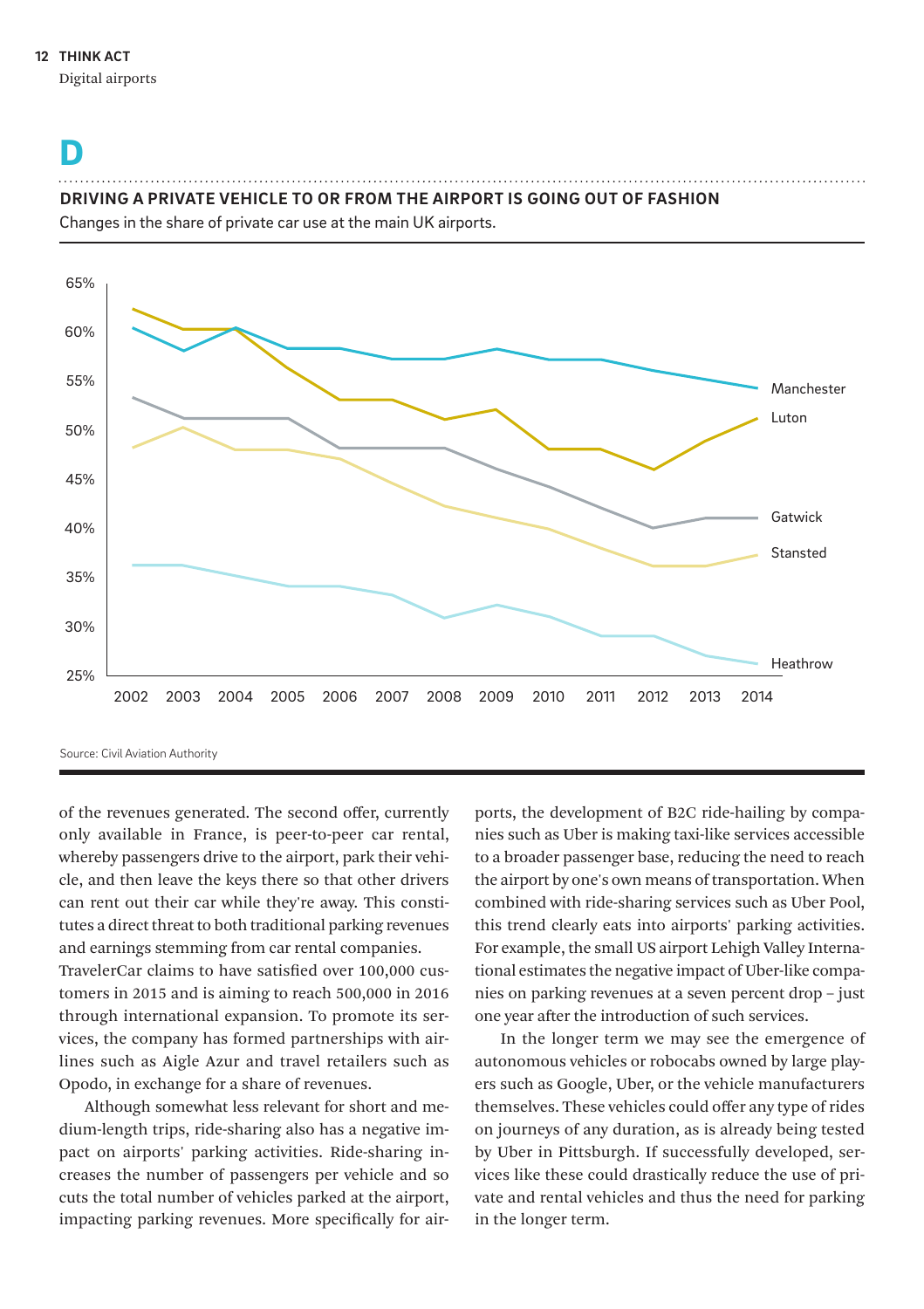# Airports must wake up to the fact that digitization is a potential threat to their future business. Various steps are possible, including both standalone and partnership-based solutions.

How should airports be responding to the threats posed by digitization? A number of global and specific countermeasures are possible. Some of these solutions are standalone defensive moves, while others are only possible in cooperation with other players.

For example, in specific areas such as travel retail and duty free, airports could ban players such as Google and Amazon from the terminal. Alternatively they could partner with these firms to offer integrated online and offline retail. In the area of orientation, airports could continue to develop their own apps or disable Wi-Fi access to competitors' apps. Or they could

work with other airport operators to develop a unified, single app.

In the area of parking, airports could similarly restrict access to specific vehicles such as Uber vehicles or off-site parking shuttles, or charge such vehicles fees for access to the airport. An alternative would be to develop an integrated off-site parking offer with a partner or introduce revenue-sharing mechanisms for players like Uber.

On a global basis, standalone counterstrategies could involve airport operators maintaining complete ownership and decision-making power for themselves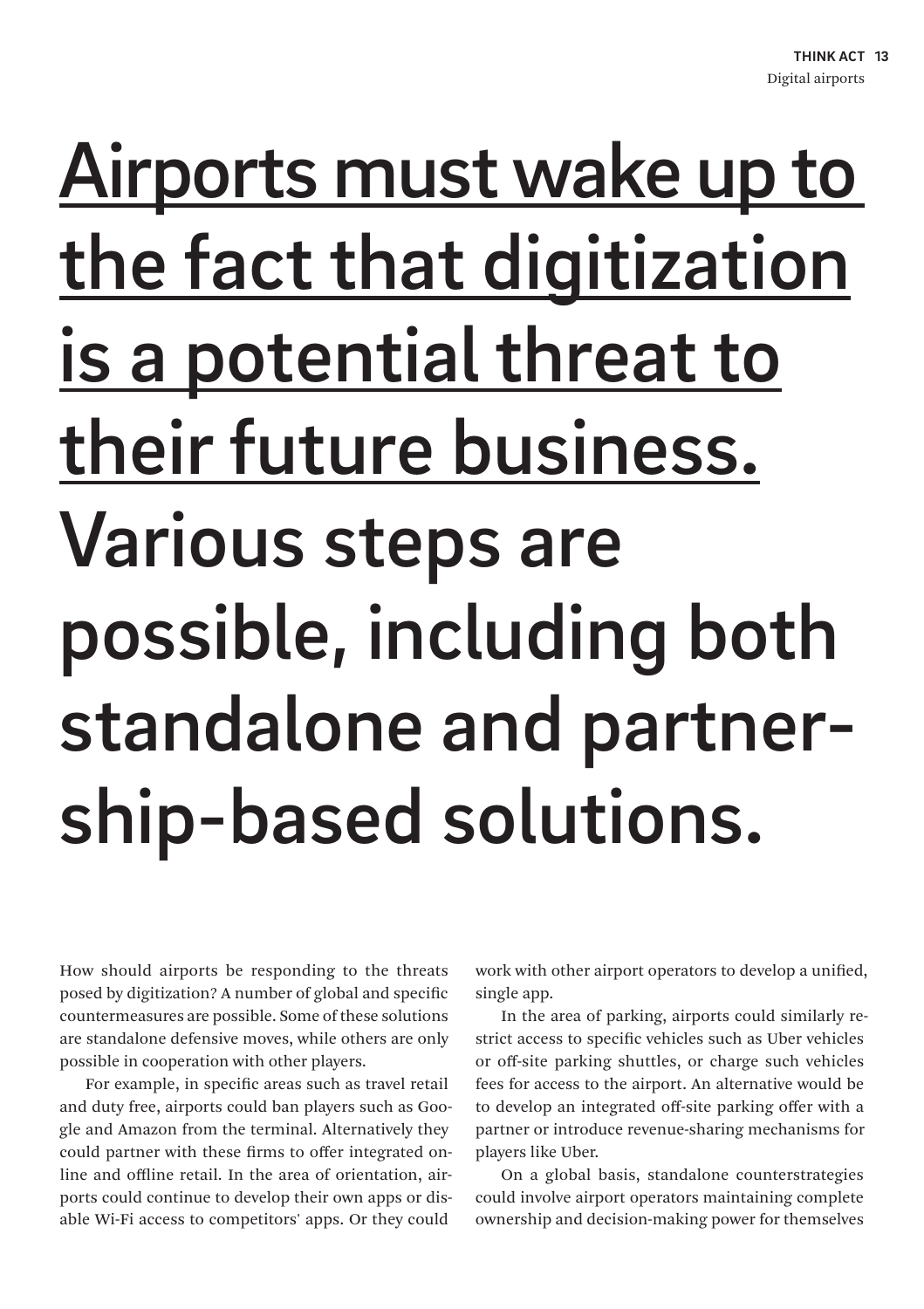and focusing on their core activities. A useful approach here is to clearly assign responsibility (by appointing a Head of Digitization, say), to institute an appropriate organizational setup, draw up relevant business cases, and implement quick wins wherever possible. In parallel, the company should lobby both internally and externally on the topic of digitization. It can support the overall process by defining clear key performance indicators (KPIs), tracking progress, and taking corrective action where necessary.

Partnership strategies could involve other airport operators, airlines, technology providers, or even startups. The aim here would be to leverage the different partners' knowledge and expertise, share costs and increase speed and time-to-market.

Airlines can be valuable partners as they already have apps that are used by customers to book flights, check in, and generate electronic boarding passes. Integrating airport navigation systems and marketing would mean that passengers only have to download one app. In this scenario, the various partners would have to establish clear revenue- and cost-sharing principles.

Partnering with Google, Amazon, Facebook, and the like would enable airport operators to leverage social media data and offer personalized coupons, deals, and recommendations. The risk here is that these major players would in so doing enter the airport ecosystem and could subsequently leverage their scale to expand their activities. An alternative would be to create a link between the orientation apps and the airport app.

Developing a consortium with other airport operators would make it possible to design tailored solutions, such as a single app for all airports. Airport apps are currently downloaded 14 times less often than airline apps (source: Passenger Terminal World, September 2016, C J Ignition study) so it would make sense for airports to join forces and develop an unified app that could be used around the globe. Revenue-sharing would also be easier as it is simple to track which airport the app is used in.

Partnerships between airports can enable members to reach the necessary size for certain investments. They also allow airport operators to keep control of digital developments and ensure that they are appropriate and customized to their particular environment.

Several examples of successful partnerships exist. In 1949, eleven airlines decided to pool their existing communications equipment and networks for the sake of cost efficiency and created the cooperative SITA (Société Internationale de Télécommunications Aéronautiques). Over the last 65 years, airports, airlines, airfreight forwarders, and other air transportation industry stakeholders have gradually joined SITA, allowing to the company to become the world leader in ICT technology for the air transportation industry. SITA currently supports 2,800 customers, including almost every airline and airport in the world, and delivers value to the air transportation community through technology, performance improvement, and sharing innovations.

Another example of a successful partnership is Amadeus, the global distribution system set up in 1987 by four European airlines to create a common infrastructure for distributing airline tickets in real time. Today the company is one of the leading players worldwide, with more than EUR 3.9 billion in revenues reported in 2015 and a presence in more than 190 markets. The company has expanded into all travel segments, from hotels and travel operators to trains and cars.

#### **CONCLUSION**

Airport operators need to engage full on with the digital world. That means more than just leveraging the many opportunities in the passenger and operations journeys. It means anticipating the potential threats that come with digitization – threats that could deprive airports of a substantial part of their operating margins.

A number of strategic initiatives present themselves as possibilities. Besides standalone strategies, one effective approach would be to form consortia with other airports as a way of focusing investments in digital. This would give airports the critical size they often lack and provide them with access to new solutions. It would also make it easier for them to maintain control of digital developments and adapt them to the specific nature of airports.

Whatever approach airport operators decide to follow, it is clear the race has already begun. Airports need to rise to the challenge before it is too late.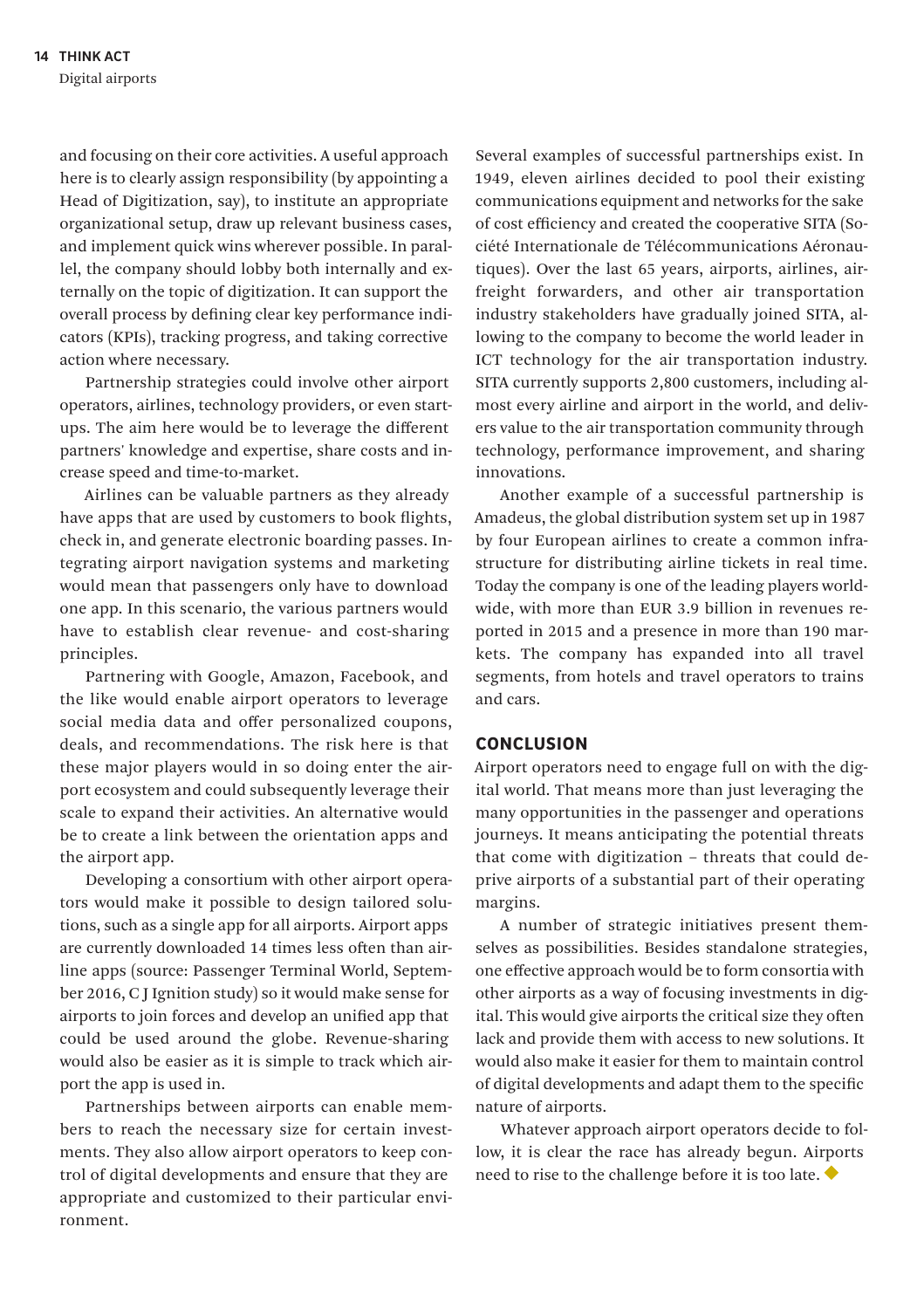## ABOUT US

Roland Berger, founded in 1967, is the only leading global consultancy of German heritage and European origin. With 2,400 employees working from 34 countries, we have successful operations in all major international markets. Our 50 offices are located in the key global business hubs. The consultancy is an independent partnership owned exclusively by 220 Partners.

### **FURTHER READING Links & likes**



**SPREAD YOUR WINGS In-flight connectivity is a new opportunity for the airline business**

Today's airline passengers, of whom there are one billion and counting, are an underserved market waiting to be captured. Already, 83 percent of travelers carry a smartphone on board, and almost half have a laptop with them. People are increasingly booking air, hotel and travel packages online. On-board Internet is not just a service that is demanded by customers: It is a valuable channel for selling additional services to them.



**AVIATION RADAR 2015 Views of 75 top managers from the aviation industry**

Jointly hosted by Roland Berger, the DLR, and the RWTH Aachen University, the Aviation Convention 2015 brought high-caliber speakers and aviation managers together in an international platform to exchange ideas and discuss both future trends and current issues. The ideas discussed at this event are the focus of our publication Aviation Radar 2015.

**ORDER AND DOWNLOAD** [www.rolandberger.com](https://www.rolandberger.com)

**STAY TUNED** [www.twitter.com/](https://twitter.com/RolandBerger) [RolandBerger](https://twitter.com/RolandBerger)

**LIKE AND SHARE** [www.facebook.com/](https://www.facebook.com/RolandBergerGmbH) [RolandBerger](https://www.facebook.com/RolandBergerGmbH)GmbH